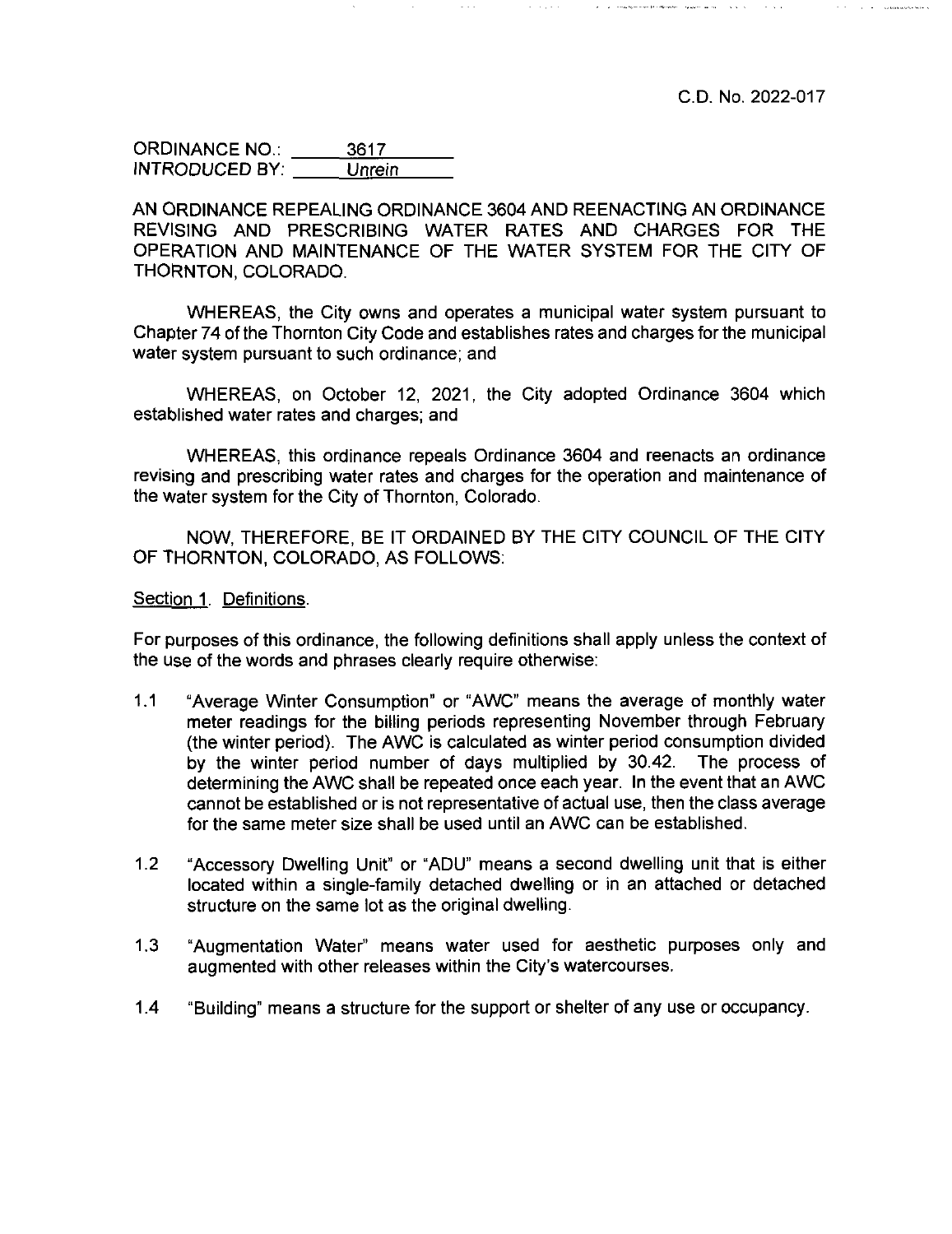- 1.5 "Commercial" service means service other than domestic, irrigation or industrial service, including but not limited to for-profit business and not-for-profit businesses.
- 1.6 "Customer" means the person shown on City records as being responsible for payment on the water and/or sewer and/or solid waste account.
- 1.7 "Domestic" or "residential" service means service to a single-family residence, a multifamily residence, a duplex, and a manufactured home.
- 1.8 "Duplex" means two dwelling units sharing a wall or other interconnections.
- 1.9 "Dwelling unit" means one or more rooms designed to accommodate one family and containing only one kitchen plus living, sanitary, and sleeping facilities.
- 1.10 "Inactive Connection" means a connection through which no measurable flow of water has registered on the assigned water meter in any billing period for 10 consecutive years or more, regardless of whether any payment for water or sewer was made during or after the 10 years. Measurable flow means at least 1,000 gallons of water.
- 1.11 "Industrial" service means any use which introduces water-carried wastes into the sewer system from industrial manufacturing or processing as distinct from or in addition to sanitary sewage, which discharge does, or is likely to, require pretreatment and/or a substantial increased level of treatment or handling.
- 1.12 "Irrigation" service means any separately metered connections for non-potable or potable water with no discharge into the sanitary sewer system.
- 1.13 "Lot" means a designated area of land established by a plat and to be used, developed or built upon as a unit.
- 1.14 "Manufactured home" means a factory-assembled structure without permanent foundations and designed to be transported on its own wheels, arriving at the site as a complete dwelling unit. Removal of the wheels and placement on a foundation does not change its classification. The term "manufactured home" includes half units that are transported to the site on their own wheels and assembled. It does not include travel trailers, campers, camper buses, motor homes, or modular houses.
- 1.15 "Monthly Outdoor Allowance" or "MOA" means the amount ofwater allotted to each customer for outdoor usage. The Monthly Outdoor Allowance may be adjusted administratively as necessary by the City Manager based on water supply projections to meet the stated water conservation goals of the City.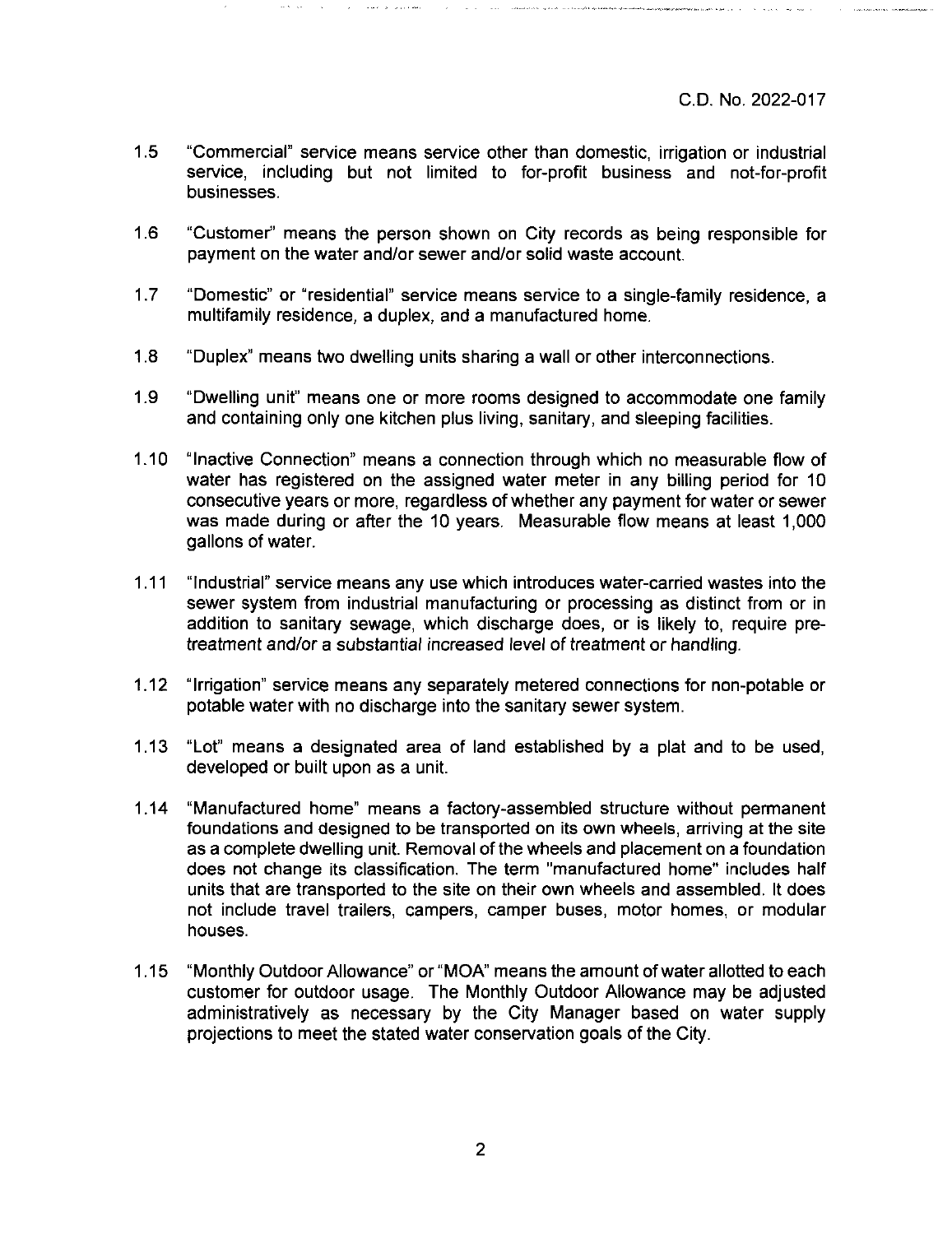- 1.16 ''Multifamily Residence" means a residential structure having three or more dwelling units within such lot.
- 1.17 "Non-Potable" means water that is not suitable for human consumption.
- 1.18 "Owner" means the fee owner of real property identified in the County property records.
- 1.19 "Potable" means water that is suitable for human consumption.
- 1.20 "Property" means the real property that is served by the City's water and sewer system.
- 1.21 "Single-Family Residence" means any building situated on one lot with a single dwelling, and sharing no common wall, foundation, or other interconnection with another dwelling unit or other structure or use. An Accessory Dwelling Unit shall be exempt from the requirements for a separate and independent water service connection to the main.
- 1.22 "Single-Family Residential Equivalent" or "SFRE" means the capacity of sewer service or water service required for a single-family residence.
- 1.23 "Tampering" means any unauthorized opening of the meter pit that results in removal or any adjustment of the meter. Encoded Receiver Transmitter (ERT), or ERT wiring, or the turning on or off of any valves; installation of any water bypassing device in lieu of the City water meter; and any damage to the meter, meter pit, meter pit lid, ERT or dome.
- 1.24 "Tap" or "Tapping" means the physical point of connection of a water service line to the City's potable water distribution system.
- 1.25 "Water Connection" means the point where a water service line attaches to a water main, thereby allowing water to flow from the City's water system to an individual customer.

# Section 2. Domestic, Commercial. Irrigation and Industrial Water Rates and Charges.

- 2.1 Budget Billing. The City Manager shall have the authority to promulgate a budget billing program that operates to equalize the monthly water service charges by averaging seasonal use variations. Any such program will be available to those residential customers who qualify under the guidelines established by the program on an elective basis.
- 2.2 Domestic Water Service Charge. The following monthly charges are established for domestic water service, regardless of the amount of water consumed.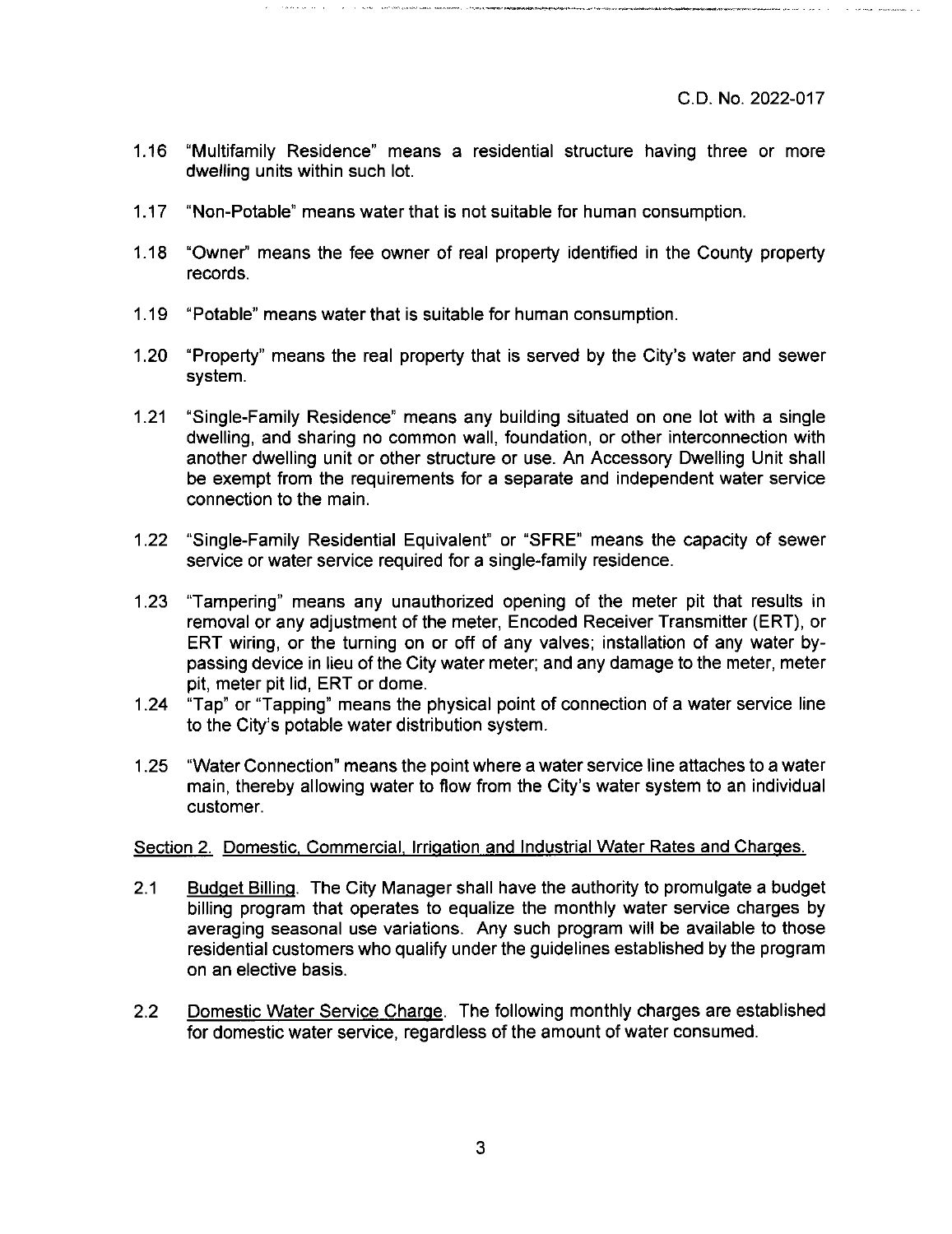.<br>In an September - Host Afric

| Meter (inches)       | <b>Inside City</b>        | Outside City        |
|----------------------|---------------------------|---------------------|
| 5/8 or Single Family | \$<br>8.00                | \$<br>12.00         |
| 3/4                  | 9.40                      | 14.10               |
|                      | 14.26                     | 21.39               |
| $1 - 1/2$            | 18.94                     | 28.41               |
| 2                    | 53.98                     | 80.97               |
| 3                    | 106.93                    | 160.40              |
| 4                    | 166.52                    | 249.78              |
| 6 and larger         | 332.01                    | 498.02              |
|                      | Effective January 1, 2020 |                     |
|                      |                           |                     |
| Meter (inches)       | Inside City               | <b>Outside City</b> |
| 5/8 or Single Family | \$<br>5.98                | \$<br>8.97          |
| 3/4                  | 9.29                      | 13.94               |
|                      | 14.26                     | 21.39               |
| $1 - 1/2$            | 17.57                     | 26.36               |
| 2                    | 53.98                     | 80.97               |
| 3                    | 106.93                    | 160.40              |
| 4                    | 166.52                    | 249.78              |
| <u>6 and larger</u>  | <u>332.01</u>             | <u>498.02 </u>      |

### Effective April 1, 2022

and the second second

 $\rightarrow$  10  $\rightarrow$  100 and any time power of

| 2.3 |                                               | Domestic Water Quantity Charge. The following monthly charges per 1,000 |
|-----|-----------------------------------------------|-------------------------------------------------------------------------|
|     | gallons are established for domestic service: |                                                                         |

#### Effective April 1,2022

| Tier | Allowed Monthly Usage            | Inside City | <b>Outside City</b> |
|------|----------------------------------|-------------|---------------------|
|      | Average Winter Consumption (AWC) | 5.66        | 8.49                |
| 2    | Monthly Outdoor Allowance (MOA)  | 5.66        | 8.49                |
| з    | SFR (20,000), all other 2X MOA   | 8.49        | 12.74               |
| 4    | All Usage Above Tier 3           | 16.98       | 25.47               |

#### Effective January 1, 2020

| ™er | Allowed Monthly Usage            | Inside City |       | <b>Outside City</b> |       |
|-----|----------------------------------|-------------|-------|---------------------|-------|
|     | Average Winter Consumption (AWC) |             | 5.54  |                     | 8.31  |
| 2   | Monthly Outdoor Allowance (MOA)  |             | 5.54  |                     | 8.31  |
| З   | SFR (20,000), all other 2X MOA   |             | 8.30  |                     | 12.45 |
|     | All Usage Above Tier 3           |             | 16.61 |                     | 24.92 |

2.4 Commercial Water Service Charge. The following monthly charges are established for commercial water service, regardless of the amount of water consumed: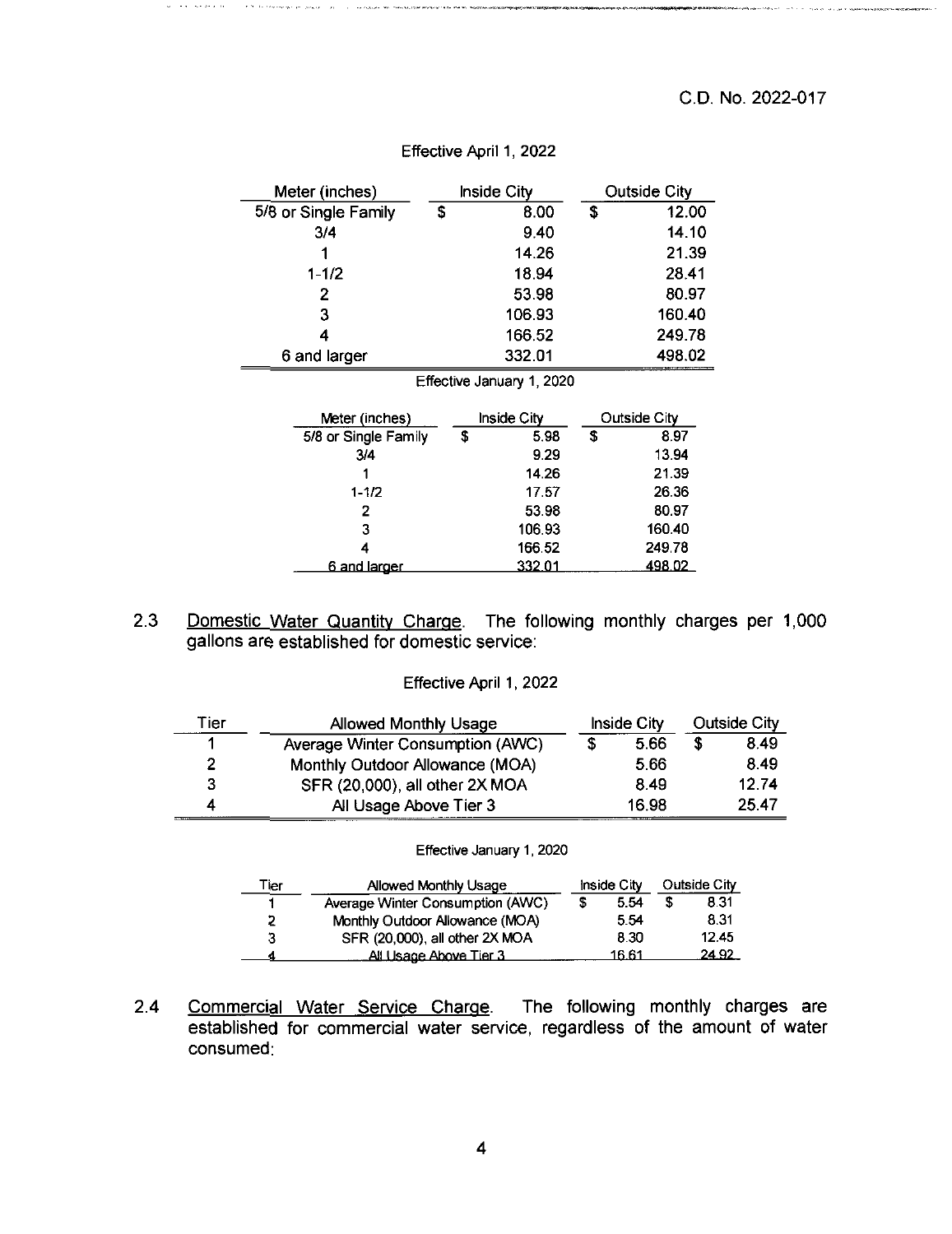| Meter (inches) | Inside City |        |   | <b>Outside City</b> |
|----------------|-------------|--------|---|---------------------|
| 5/8 by 3/4     | S           | 8.00   | S | 12.00               |
| 3/4            |             | 9.40   |   | 14.10               |
|                |             | 14.26  |   | 21.39               |
| $1 - 1/2$      |             | 18.94  |   | 28.41               |
| 2              |             | 53.98  |   | 80.97               |
| 3              |             | 106.93 |   | 160.40              |
| 4              |             | 166.52 |   | 249.78              |
| 6 and larger   |             | 332.01 |   | 498.02              |

#### Effective April 1,2022

#### Effective January 1, 2020

| Meter (inches) | <b>Inside City</b> |   | Outside City |
|----------------|--------------------|---|--------------|
| 5/8 by 3/4     | \$<br>5.98         | £ | 8.97         |
| 3/4            | 9.29               |   | 13.94        |
|                | 14.26              |   | 21.39        |
| $1 - 1/2$      | 17.57              |   | 26.36        |
| 2              | 53.98              |   | 80.97        |
| 3              | 106.93             |   | 160.40       |
| 4              | 166.52             |   | 249.78       |
| 6 and larger   | 332.01             |   | 498.02       |

2.5 Commercial Water Quantity Charge. The following monthly charges per 1,000 gallons are established for commercial service:

#### Effective April 1, 2022

| "ier | Allowed Monthly Usage          | Inside City | Outside City |
|------|--------------------------------|-------------|--------------|
|      | $0 - AMC$                      | 5.66        | 8.49         |
|      | > AWC up to AWC + MOA          | 5.66        | 8.49         |
| 3    | > AWC + MOA up to AWC + 2x MOA | 7.29        | 10.94        |
|      | All Usage Above Tier 3         | 14.57       | 21.86        |

| , ier | Allowed Monthly Usage          | Inside City |       | Outside City |       |
|-------|--------------------------------|-------------|-------|--------------|-------|
|       | $0 - AMC$                      |             | 5.54  |              | 8.31  |
|       | > AWC up to AWC + MOA          |             | 5.54  |              | 8.31  |
| 3     | > AWC + MOA up to AWC + 2x MOA |             | 7.29  |              | 10.94 |
|       | All Usage Above Tier 3         |             | 14.57 |              | 21.86 |

#### Effective January 1, 2020

2.6 Irrigation Water Service Charge. The following monthly charges are established for irrigation service, regardless of the amount of water consumed: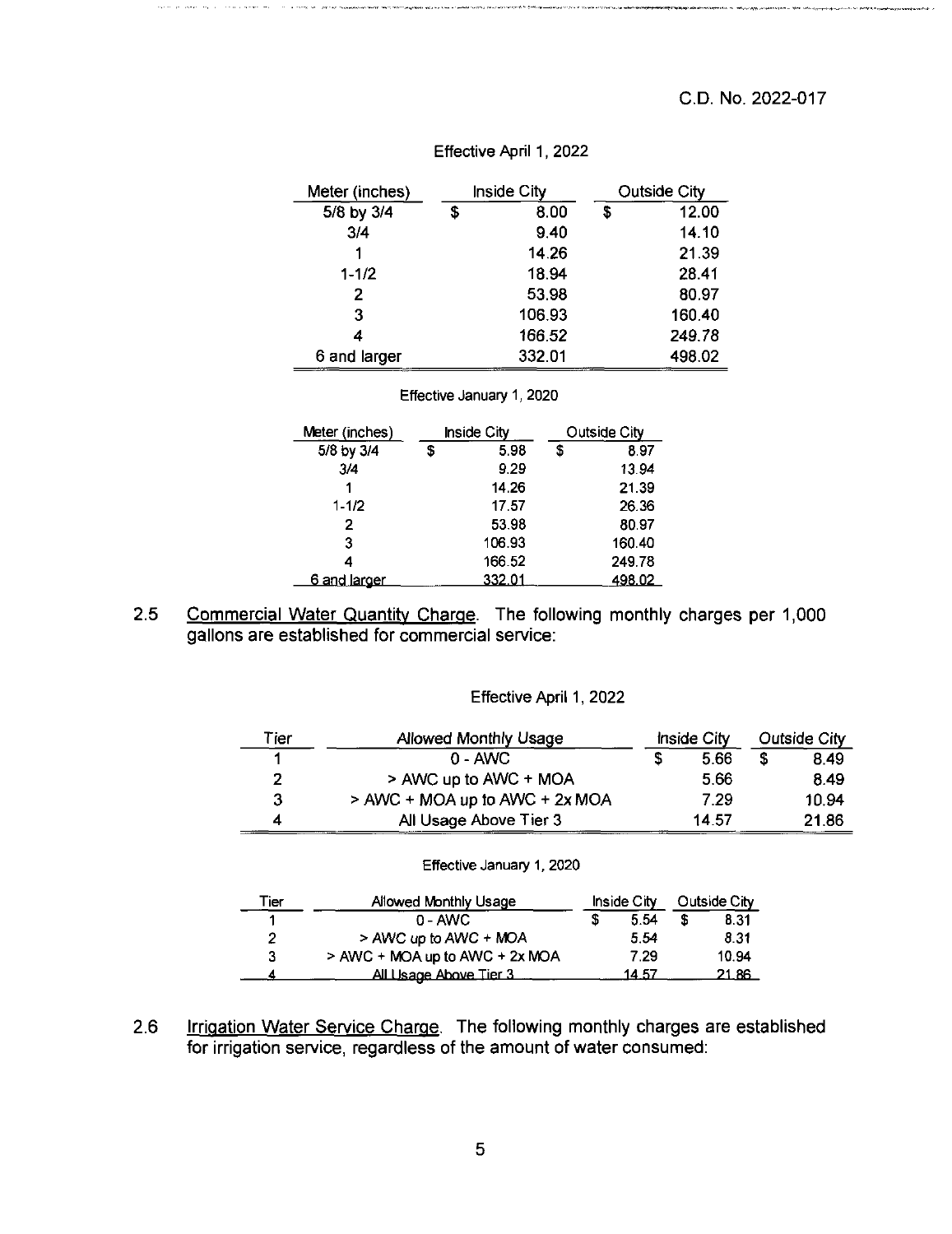$\hat{z} = \hat{z} \hat{z} + \hat{z} \hat{z} + \hat{z} \hat{z}$  for the equivalent proof  $\hat{z}$ 

| Meter (inches) | <b>Inside City</b> |    | <b>Outside City</b> |
|----------------|--------------------|----|---------------------|
| 5/8 by 3/4     | \$<br>8.00         | \$ | 12.00               |
| 3/4            | 9.40               |    | 14.10               |
| 1              | 14.26              |    | 21.39               |
| $1 - 1/2$      | 18.94              |    | 28.41               |
| 2              | 53.98              |    | 80.97               |
| 3              | 106.93             |    | 160.40              |
| 4              | 166.52             |    | 249.78              |
| 6 and larger   | 332.01             |    | 498.02              |

# Effective April 1, 2022

#### Effective January 1, 2020

| Meter (inches) | <b>Inside City</b> |   | Outside City |
|----------------|--------------------|---|--------------|
| 5/8 by 3/4     | \$<br>5.98         | S | 8.97         |
| 3/4            | 9.29               |   | 13.94        |
| 1              | 14.26              |   | 21.39        |
| $1 - 1/2$      | 17.57              |   | 26.36        |
| 2              | 53.98              |   | 80.97        |
| 3              | 106.93             |   | 160.40       |
|                | 166.52             |   | 249.78       |
| 6 and larger   | 332.01             |   | 498.02       |

2.7 Irrigation Water Quantity Charge. The following monthly charges per 1,000 gallons are established for irrigation service;

| Tier | <b>Allowed Monthly Usage</b>    |   | Non-Potable | Potable<br><b>Inside City</b> | Potable<br><b>Outside City</b> |
|------|---------------------------------|---|-------------|-------------------------------|--------------------------------|
|      | <b>Augmentation Water</b>       | S | 0.63        | NA                            | <b>NA</b>                      |
| 2    | Monthly Outdoor Allowance (MOA) |   | 2.25        | 7.52                          | 11.28                          |
| 3    | > MOA up to 2x MOA              |   | NA          | 11.28                         | 16.92                          |
|      | All Usage Above Tier 3          |   | NA          | 22.56                         | 33.84                          |

Effective April 1, 2022

| Effective January 1, 2020 |  |  |
|---------------------------|--|--|
|---------------------------|--|--|

| <u>Tier</u> | Allowed Monthly Usage           | Non-Potable | Potable<br><b>Inside City</b> | Potable<br><b>Outside City</b> |
|-------------|---------------------------------|-------------|-------------------------------|--------------------------------|
| 4           | <b>Augmentation Water</b>       | 0.63        | NA                            | <b>NA</b>                      |
| 2           | Monthly Outdoor Allowance (MOA) | 2.25        | 7.13                          | 10.69                          |
| 3           | > MOA up to 2x MOA              | <b>NA</b>   | 10.69                         | 16.04                          |
|             | All Usage Above Tier 3          | <b>NA</b>   | 21.38                         | 32.07                          |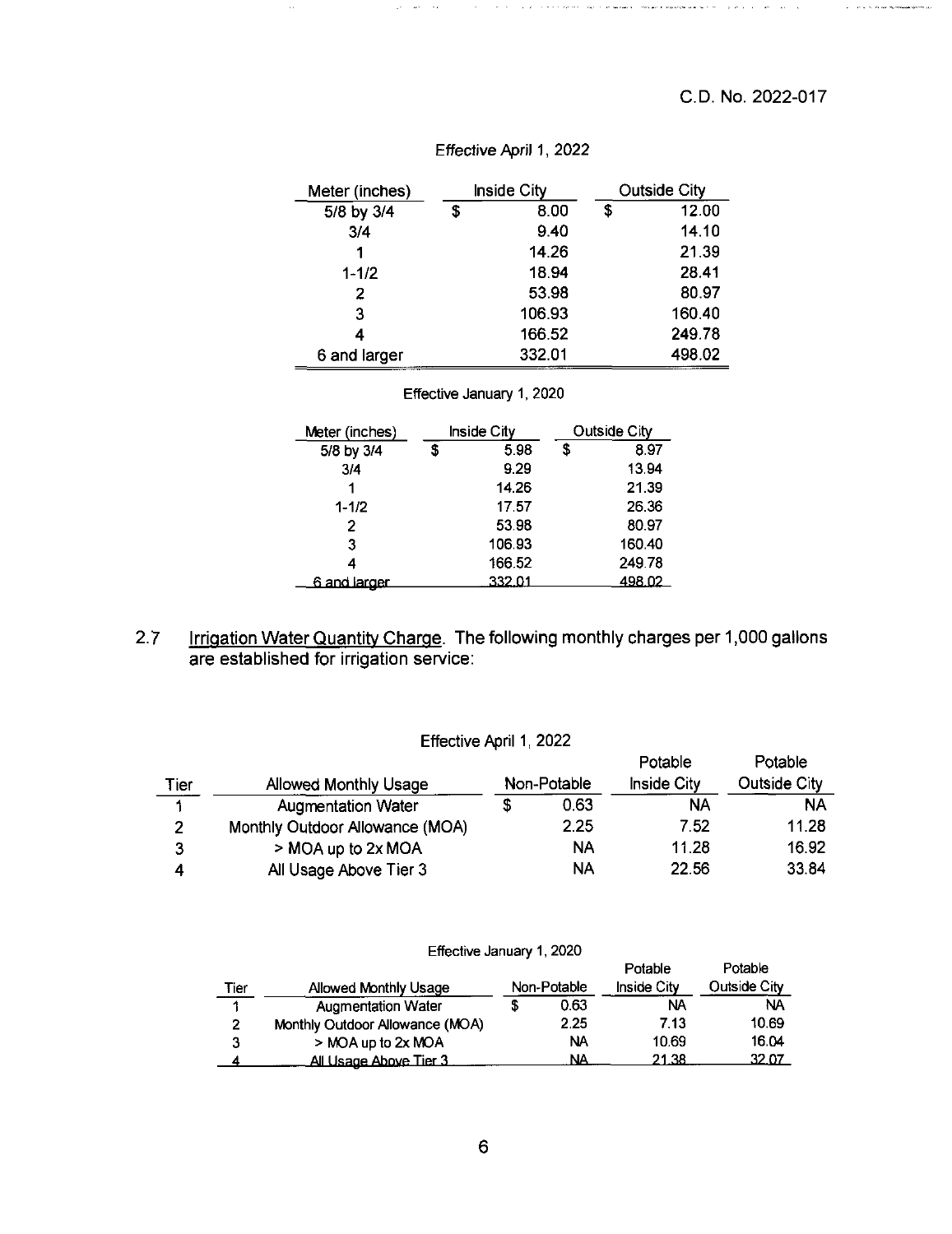C.D. No. 2022-017

.<br>An is also que de adaptar la segu

Section 3. Miscellaneous Billing Charges.

- 3.1 Fire Hydrant Meter Rental.
	- A. Charges. A \$1,400 refundable deposit shall be paid to the City upon rental of a fire hydrant meter. The City shall charge a monthly rental fee and a quantity charge per 1,000 gallons of water for rental of a fire hydrant meter. The rental charge and the quantity charge shall apply based on the rates defined in the Ordinance when the hydrant meter is returned to, and read by. City staff. The charge for the monthly rental fee is \$40. The charge per 1,000 gallons of water is \$7.13.

The renter shall be charged for loss of, or failure to return a fire hydrant meter at current replacement cost for the type of hydrant meter rented. Such charges, as well as charges for damages to the meter, actual or estimated quantity charges, and rental charges, will be deducted from the deposit. When the charges exceed the deposit, the renter will be billed for the balance due. If the charges are less than the deposit, the renter will receive a refund for the difference.

- B. Transportation Prohibited. Water drawn pursuant to this Section 3.1 shall only be used on City approved projects. Transporting water drawn pursuant to this Section 3.1 for use not approved by the City is prohibited and violation of this Section 3.1 is subject to the provisions of Section 1- 8 of the Code.
- 3.2 Late Charge. A late charge of \$10.00 shall be added each month to any account on which all charges are not paid by the due date as stated on the monthly bill.
- 3.3 Master Meter and Meter Accuracy Testing Charge. The Utilities Operations Division performs master meter testing and meter accuracy testing at the customer's request. If the test results prove that the meter is functioning properly, then the customer shall be charged forthe accuracy test based on the size of meter being tested. For meters 1" or smaller the charge is established as \$50.00. For meters 1-1/2" and larger the charge is established as \$145.00. If the meter is found to be operating outside acceptable American Water Works Association (AWWA) tolerances, then there shall be no charge to the customer.
- 3.4 New Account Charge. When a request is made by a customer to have water service provided, or to change a name on any water account, a new account charge of \$20.00 will be added. Exceptions to this charge include: 1) name changes on an account due to marriage, dissolution of marriage, and inheritance; and 2) changes to the forwarding address of the owner.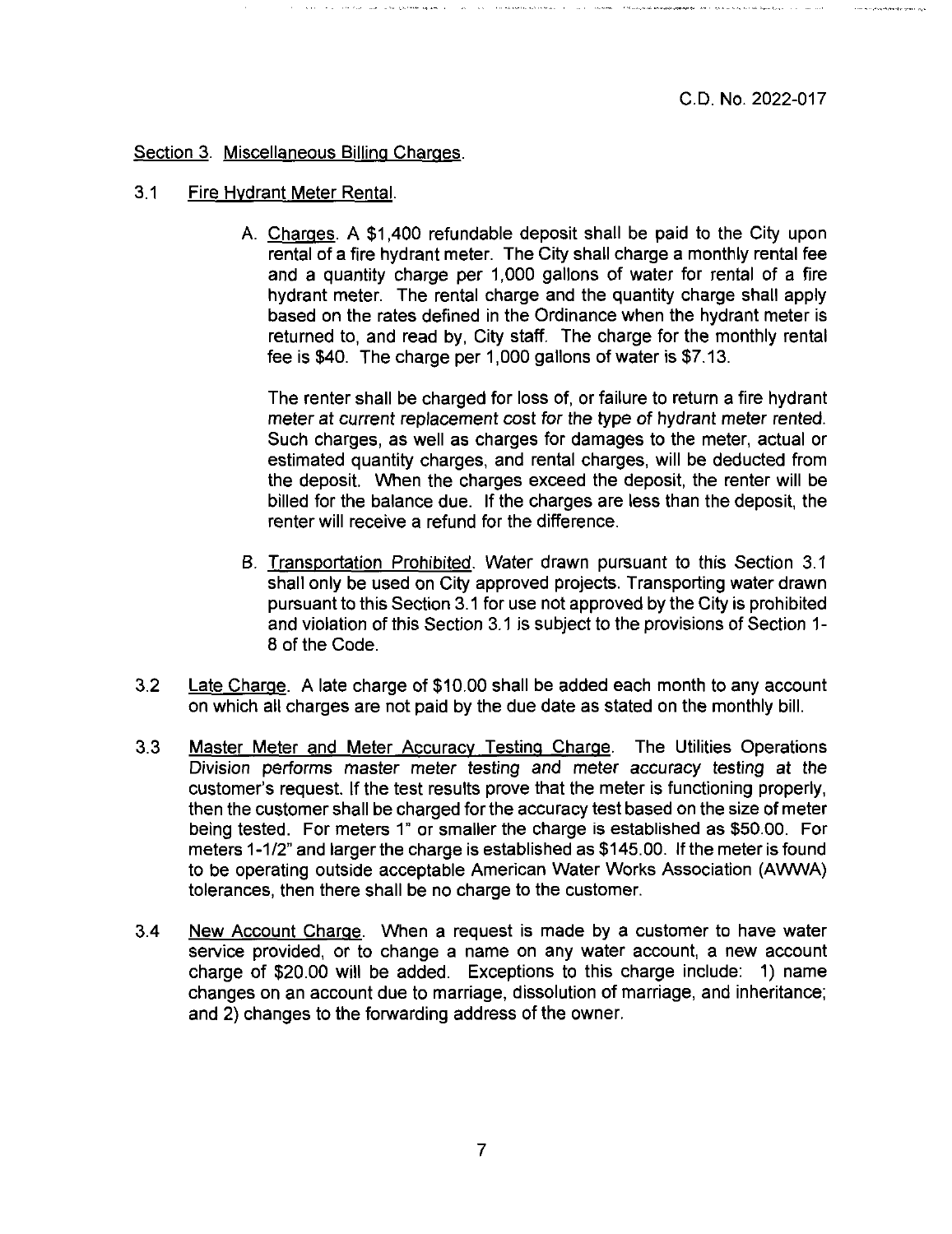## 3.5 Nonpayment (Turn-off/Turn-on) Charge and Water Restoration.

- A. Turn-off/Turn-on Charge. When water is turned off due to delinquency, a charge of \$40.00 will be imposed and added to the customer's account. Water shall be turned off at the meter box; provided, however, if water is turned on, caused to be turned on, or is being used by the customer without authorization by the City; or if the meter pit and valve controlling the service are not readily accessible, the service may be turned off at the main by the City.
- B. Water Restoration. Before water service is restored, all Nonpayment Charges, Late Charges, Tampering Charges, and all delinquent charges must be paid.
- 3.6 Reinspection Charge for Meter and/or Vault Installation. A reinspection charge of \$35.00 shall apply for each inspection after initial installation inspection. The fee shall be paid prior to any additional inspection being performed by the City.
- 3.7 Returned Check Charge. An \$18.00 service charge shall apply for returned and dishonored checks received by the City.
- 3.8 Tampering Charges. When tampering has occurred, as defined in Section 1.18, the following charges will be added to the account where the meter is located, plus an additional cost incurred in identifying and correcting the tampering problem. Water will not be restored until all delinquent and tampering charges have been paid.

| 1st Occurrence | \$100.00 |
|----------------|----------|
| 2nd Occurrence | \$200.00 |
| 3rd Occurrence | \$300.00 |

Section 4. Fire Protection.

4.1 Private Fire Line Charge. The following monthly charges shall apply for each private fire line:

Effective January 1,2020

| Meter (inches) |   | Charge |
|----------------|---|--------|
|                | S | 23.01  |
| 4              |   | 57.25  |
| R              |   | 114.49 |
| 8 and larger   |   | 223.26 |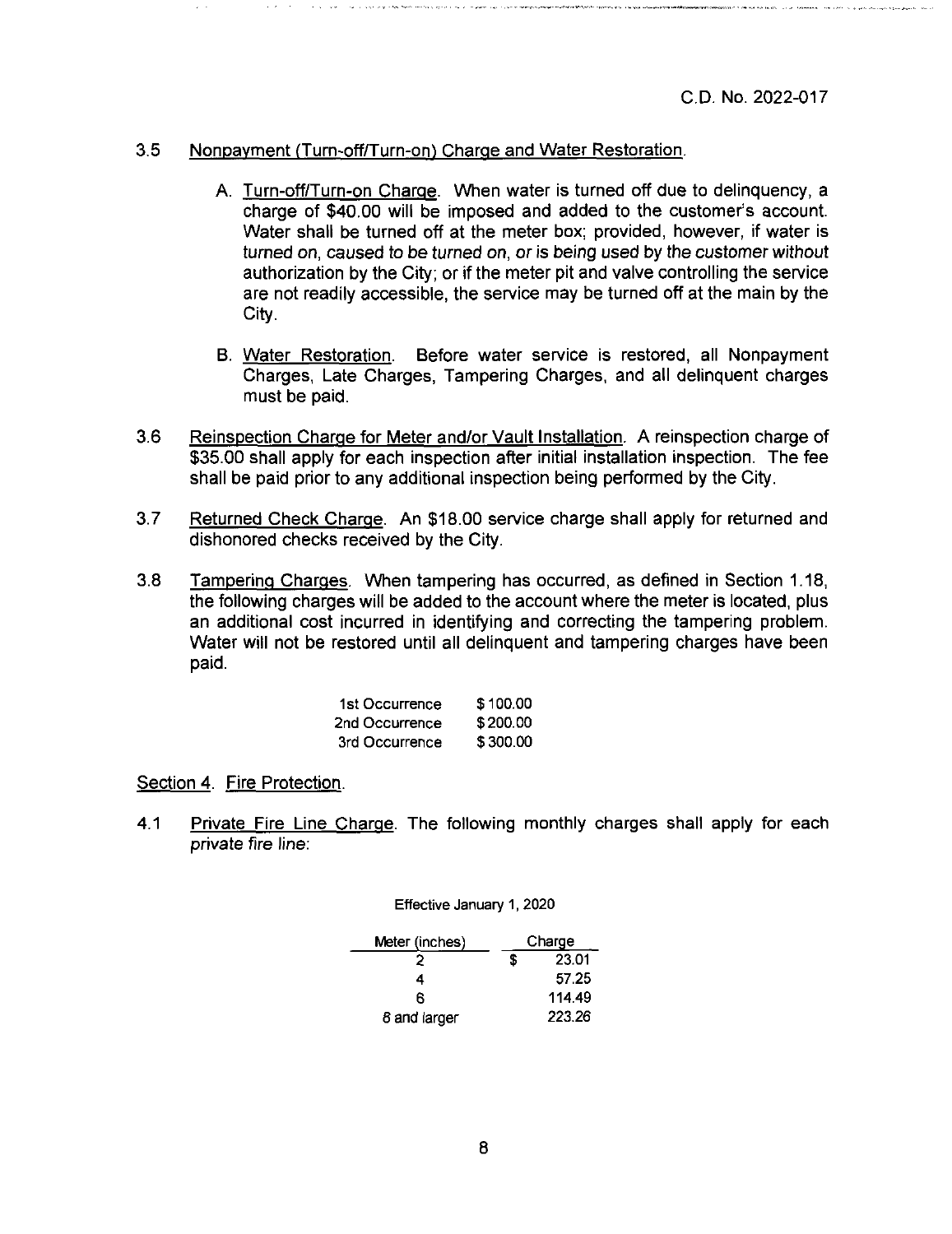monitoring four properties and contract planned prints and many of the prints approach

- 4.2 Public Fire Protection for Outside City. The following monthly charges are established for public fire protection connections outside the City limits:
	- a. Single-Family. The monthly charge shall be \$6.49.
	- b. Multifamily and Commercial. The following monthly charges shall apply:

| Meter (inches) | Charge |
|----------------|--------|
| 5/8 by 3/4     | 6.49   |
| 3/4            | 10.38  |
| 1              | 15.50  |
| $1 - 1/2$      | 27.69  |
| 2              | 40.11  |
| 3              | 98.22  |
| 4              | 167.33 |
| 6 and larger   | 334.70 |

Effective January 1,2020

#### Section 5. Water Tapping.

All taps to water mains shall be performed by a licensed City contractor at the expense of the applicant.

#### Section 6. Water Service Connection Fees.

The following categories of fees are water service fees and are referred to herein as connection fees. Connection fees shall be paid in addition to any other applicable fees otherwise established herein. The City is exempt from payment of connection fees for city buildings, irrigation sprinkler systems, restrooms, drinking fountains, or artwork utilizing water as part of the artwork installed to serve any public parks, rights-of-way, open space, or medians, or for irrigation of landscaping for any City-owned facility so long as a separate irrigation connection for landscaping is established. The City shall not be exempt from payment of the meter fee for water meters.

#### 6.1 Time of Payment:

a. Connection fees for buildings, other than individually metered mobile homes, located within the City cannot be paid until after the building has passed the City's inspection of the rough-in-plumbing but shall be fully paid before the City will issue a Certificate of Occupancy for such building.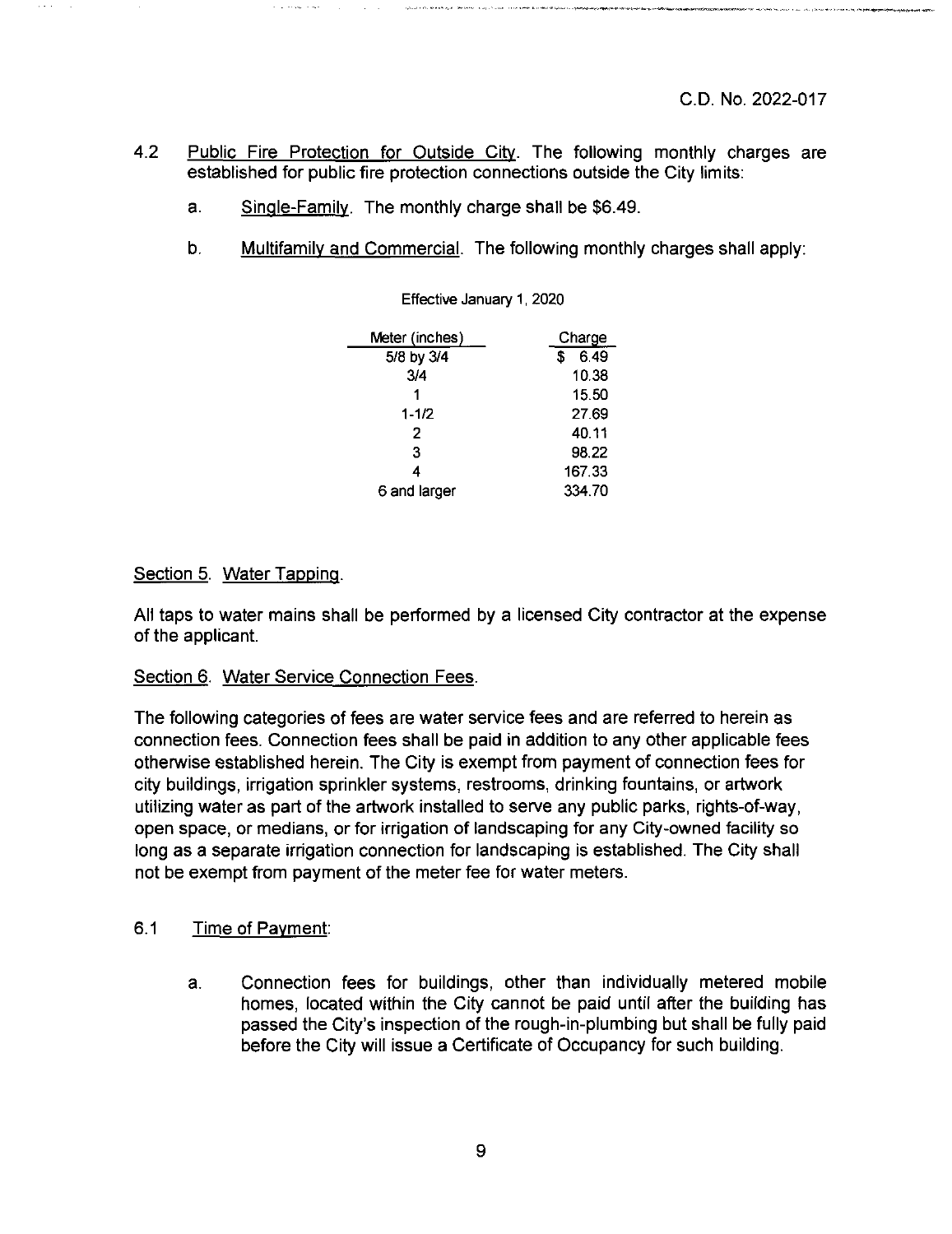■■'III »ini rv.in

- b. Connection fees for buildings, other than individually metered mobile homes, outside the City limits cannot be paid until after the City has received the certification from a Professional Engineer licensed in the State of Colorado that the yard sewer is installed in accordance with the current version of the City's "Standards and Specifications for the Design and Construction of Public Improvements" or as approved by a City designee.
- C. Connection fees for individually metered mobile homes cannot be paid until any time after the date of the building permit approving the set-up of the mobile home from the City or Adams County.
- D. Connection fees for irrigation connections shall be paid at the time the meter is requested to be set and prior to initial acceptance of improvement by City. Such fees shall be calculated in accordance with the fees in effect at the time the City receives full payment of the fees. For irrigation connections that are to serve lands owned by, or to be dedicated to, the City, the owner or developer shall pay the connection fees for any irrigation connections required at the time designated in this ordinance or as established in a Developer's Agreement, Annexation Agreement, or other agreement, but in no event later than when the meter is requested to be set and prior to initial acceptance of the improvement by the City.

#### 6.2 General Fees-:

| а.<br>Domestic Connection (Individually Metered O <u>nit)</u> . |     |            |       |          |       |                                                 |    |  |  |  |  |
|-----------------------------------------------------------------|-----|------------|-------|----------|-------|-------------------------------------------------|----|--|--|--|--|
| <b>Effective 1/1/2022</b>                                       |     |            |       |          |       |                                                 |    |  |  |  |  |
|                                                                 |     | Water      |       |          |       | Constr.                                         |    |  |  |  |  |
| Meter                                                           |     | Connection |       | Resource |       | Water                                           |    |  |  |  |  |
| S                                                               | 181 | S          | 7.430 |          |       | S                                               | 39 |  |  |  |  |
|                                                                 | 181 |            | 9.650 |          |       |                                                 | 39 |  |  |  |  |
|                                                                 | 181 |            | 5.478 |          |       |                                                 | 39 |  |  |  |  |
|                                                                 | 181 |            | 4.046 |          |       |                                                 | 39 |  |  |  |  |
|                                                                 | 181 |            | 2,620 |          | 8,826 |                                                 | 39 |  |  |  |  |
|                                                                 |     | Water      |       |          |       | Water<br>\$18,657<br>20,585<br>13,632<br>11,885 |    |  |  |  |  |

# a. Domestic Connection (Individually Metered Unit).

(1) Incremental fee of \$783 per 1,000 sq. ft. proposed for lot sizes greater than 8,999 sq. ft.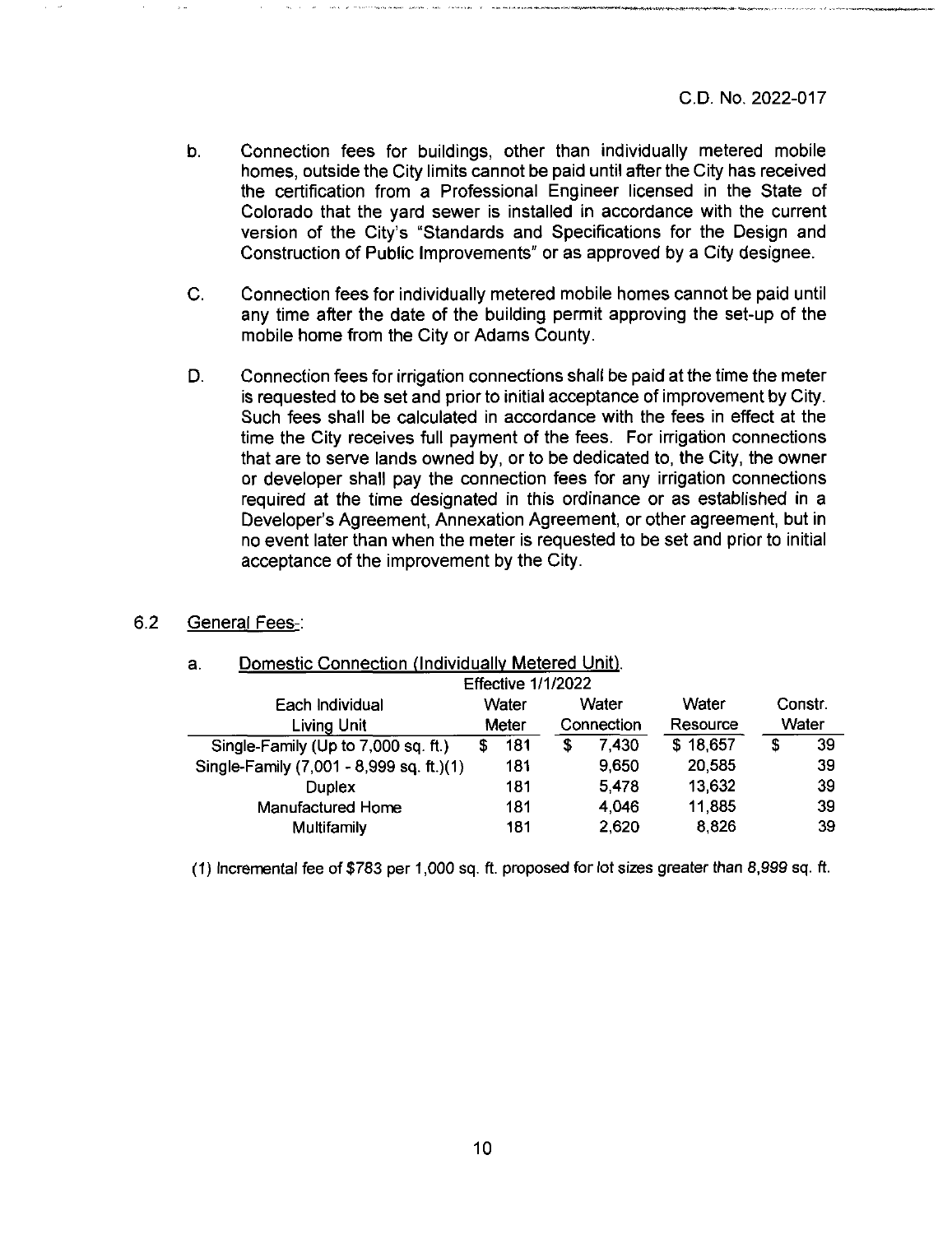# C.D. No. 2022-017

*ouun*

|                                          |       | <b>Effective 1/1/2023</b> |            |                |                  |         |          |
|------------------------------------------|-------|---------------------------|------------|----------------|------------------|---------|----------|
| Each Individual                          |       | Water                     | Water      |                | Water            | Constr. |          |
| Living Unit                              | Meter |                           | Connection |                | Resource         |         | Water    |
| Single-Family (Up to 7,000 sq. ft.)      |       | 181                       | 5          | 7,430          | \$21,659         | S       | 39       |
| Single-Family (7,001 - 8,999 sq. ft.)(1) |       | 181                       |            | 9,650          | 25,515           |         | 39       |
| <b>Duplex</b>                            |       | 181                       |            | 5,478          | 16,654           |         | 39       |
| Manufactured Home<br><b>Multifamily</b>  |       | 181<br>181                |            | 4,046<br>2,620 | 14,912<br>11,091 |         | 39<br>39 |

(1) Incremental fee of \$783 per 1,000 sq. ft. proposed for lot sizes greater than 8,999 sq. ft.

|                                          |       | <b>Effective 1/1/2024</b> |            |       |          |          |    |       |
|------------------------------------------|-------|---------------------------|------------|-------|----------|----------|----|-------|
| Each Individual                          |       | Water<br>Water            |            |       | Water    | Constr.  |    |       |
| <b>Living Unit</b>                       | Meter |                           | Connection |       |          | Resource |    | Water |
| Single-Family (Up to 7,000 sq. ft.)      |       | 181                       | S          | 7.430 | \$24,660 | S        | 39 |       |
| Single-Family (7,001 - 8,999 sq. ft.)(1) |       | 181                       |            | 9,650 | 30,444   |          | 39 |       |
| <b>Duplex</b>                            |       | 181                       |            | 5,478 | 19,677   |          | 39 |       |
| Manufactured Home                        |       | 181                       |            | 4.046 | 17,940   |          | 39 |       |
| <b>Multifamily</b>                       |       | 181                       |            | 2.620 | 13,356   |          | 39 |       |

(1) Incremental fee of \$783 per 1,000 sq. ft. proposed for lot sizes greater than 8,999 sq. ft.

## B. Multifamilv (Master Meter) Connection

 $\beta = \beta = \sigma \sigma / \sigma \sigma \sigma$ 

 $\mathbf{x}$  ,  $\mathbf{x}$  ,  $\mathbf{x}$  ,  $\mathbf{x}$ 

| <b>Effective 1/1/2022</b> |           |            |          |    |          |       |     |  |       |  |         |  |
|---------------------------|-----------|------------|----------|----|----------|-------|-----|--|-------|--|---------|--|
|                           |           |            | Per Unit |    | Per Unit |       |     |  |       |  |         |  |
| Tap/Meter                 | Water     | Water      |          |    |          |       |     |  | Water |  | Constr. |  |
| (inches)*                 | Meter     | Connection |          |    | Resource | Water |     |  |       |  |         |  |
| 5/8 by 3/4                | 181<br>S. | S          | 4.804    | \$ | 12,639   | \$    | 39  |  |       |  |         |  |
| 3/4                       | 242       |            | 4,804    |    | 12,639   |       | 39  |  |       |  |         |  |
| 1                         | 297       |            | 4 804    |    | 12,639   |       | 99  |  |       |  |         |  |
| $1 - 1/2$                 | 408       |            | 4,804    |    | 12,639   |       | 99  |  |       |  |         |  |
| 2                         | 1,838     |            | 4.804    |    | 12,639   |       | 99  |  |       |  |         |  |
| 3                         | 2,059     |            | 4,804    |    | 12,639   |       | 246 |  |       |  |         |  |
| 4                         | 2,841     |            | 4.804    |    | 12,639   |       | 246 |  |       |  |         |  |

\*Fee is based upon the larger of the tap or meter size, pursuant to contractual agreement between the City and Metro Wastewater. Fees for larger meter sizes are available upon request.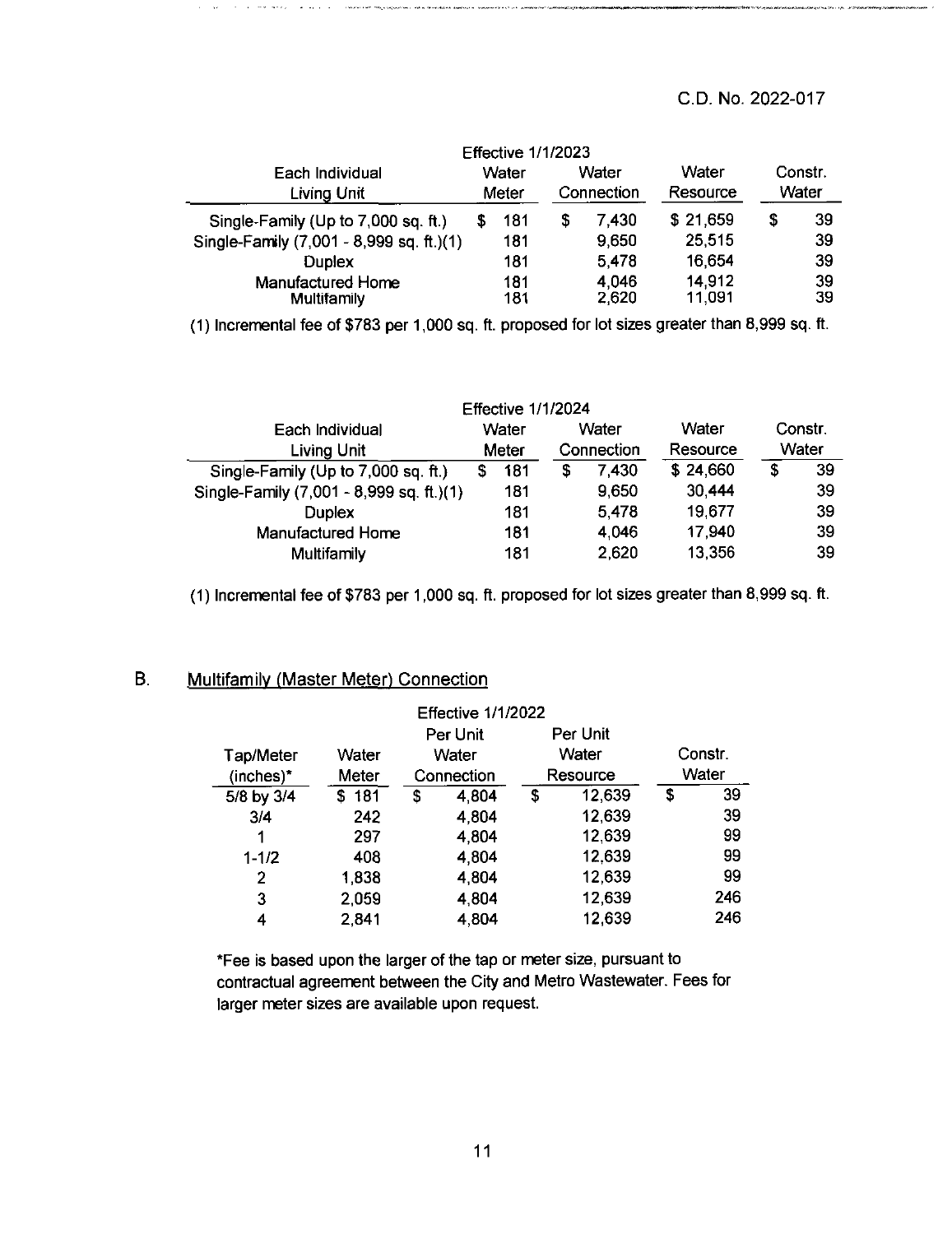|                        |                |                     | Per Unit | Per Unit          |                  |
|------------------------|----------------|---------------------|----------|-------------------|------------------|
| Tap/Meter<br>(inches)* | Water<br>Meter | Water<br>Connection |          | Water<br>Resource | Constr.<br>Water |
| 5/8 by 3/4             | \$181          | \$                  | 4.804    | \$<br>15,816      | \$<br>39         |
| 3/4                    | 242            |                     | 4,804    | 15,816            | 39               |
| 1                      | 297            |                     | 4.804    | 15,816            | 99               |
| $1 - 1/2$              | 408            |                     | 4.804    | 15,816            | 99               |
| 2                      | 1,838          |                     | 4,804    | 15,816            | 99               |
| 3                      | 2,059          |                     | 4.804    | 15,816            | 246              |
| 4                      | 2,841          |                     | 4.804    | 15,816            | 246              |

\*Fee is based upon the larger of the tap or meter size, pursuant to contractual agreement between the City and Metro Wastewater. Fees for larger meter sizes are available upon request.

| <b>Effective 1/1/2024</b> |       |            |          |          |          |       |         |  |  |  |  |
|---------------------------|-------|------------|----------|----------|----------|-------|---------|--|--|--|--|
|                           |       |            | Per Unit |          | Per Unit |       |         |  |  |  |  |
| Tap/Meter                 | Water |            | Water    |          | Water    |       | Constr. |  |  |  |  |
| (inches)*                 | Meter | Connection |          | Resource |          | Water |         |  |  |  |  |
| 5/8 by 3/4                | \$181 | Ŝ          | 4,804    | S        | 18,993   | \$    | 39      |  |  |  |  |
| 3/4                       | 242   |            | 4.804    |          | 18,993   |       | 39      |  |  |  |  |
| 1                         | 297   | 4.804      |          |          | 18,993   |       | 99      |  |  |  |  |
| $1 - 1/2$                 | 408   | 4.804      |          |          | 18,993   |       | 99      |  |  |  |  |
| 2                         | 1,838 |            | 4.804    |          | 18,993   |       | 99      |  |  |  |  |
| 3                         | 2,059 |            | 4 804    |          | 18,993   |       | 246     |  |  |  |  |
| 4                         | 2,841 |            | 4,804    |          | 18,993   |       | 246     |  |  |  |  |

\*Fee is based upon the larger of the tap or meter size, pursuant to contractual agreement between the City and Metro Wastewater. Fees for larger meter sizes are available upon request.

 $\bar{z}$ 

 $\mathcal{H}(\tau)$  ,  $\mathcal{H}(\tau)$  ,  $\mathcal{H}(\tau)$ 

 $\sim$ 

C. Commercial Connection.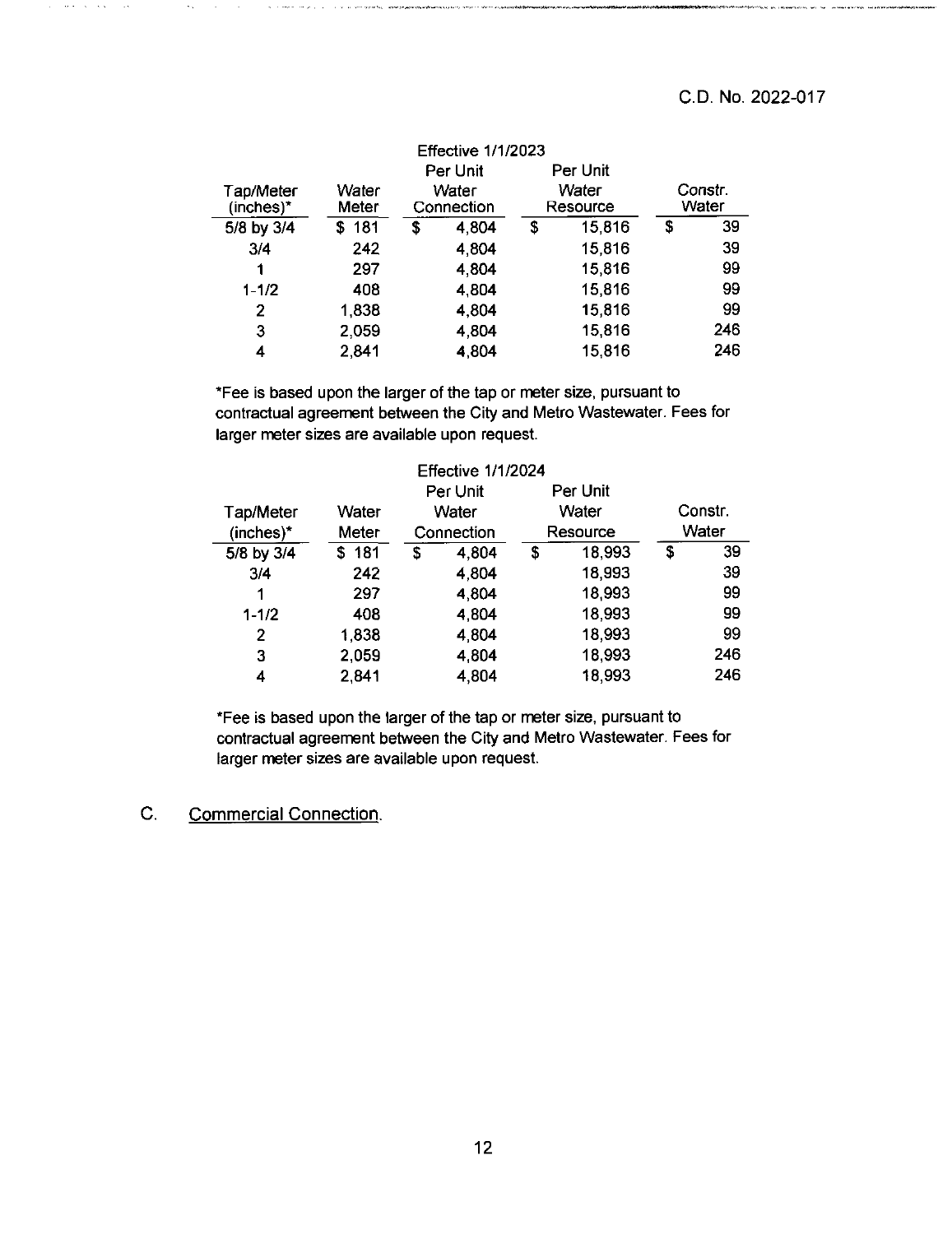$\sigma_{\rm{eff}}$  , we recover a model  $\sim 0.15$ 

**A Sillar College Canada and** 

Note that is a proportional complete that the second state  $\mu$  , power of  $\mu$  and  $\tau$  and  $\mu$  are  $\tau$ 

| <b>Effective 1/1/2022</b> |       |       |    |            |   |         |          |       |  |  |  |  |
|---------------------------|-------|-------|----|------------|---|---------|----------|-------|--|--|--|--|
| Tap/Meter                 | Water |       |    | Water      |   | Water   | Constr.  |       |  |  |  |  |
| $(inches)*$               |       | Meter |    | Connection |   |         | Resource | Water |  |  |  |  |
| 5/8 by 3/4                | \$    | 181   | \$ | 9,650      | S | 20,585  | \$       | 39    |  |  |  |  |
| 3/4                       |       | 242   |    | 16,083     |   | 34,308  |          | 39    |  |  |  |  |
| 1                         |       | 297   |    | 25,733     |   | 54.893  |          | 99    |  |  |  |  |
| $1 - 1/2$                 |       | 408   |    | 32,166     |   | 68,616  |          | 99    |  |  |  |  |
| $\overline{2}$            |       | 1,838 |    | 102,931    |   | 219,572 |          | 99    |  |  |  |  |
| 3                         |       | 2,059 |    | 205,862    |   | 439,143 |          | 246   |  |  |  |  |
| 4                         |       | 2,841 |    | 321,659    |   | 686,160 |          | 246   |  |  |  |  |

\*Fee is based upon the larger of the tap or meter size, pursuant to contractual agreement between the City and Metro Wastewater. Fees for larger meter sizes are available upon request.

| <b>Effective 1/1/2023</b> |       |            |          |         |  |  |  |
|---------------------------|-------|------------|----------|---------|--|--|--|
| Tap/Meter<br>Water        |       | Water      | Water    | Constr. |  |  |  |
| (inches)*                 | Meter | Connection | Resource | Water   |  |  |  |
| 5/8 by 3/4                | 181   | 9,650<br>S | \$25.514 | 39      |  |  |  |
| 3/4                       | 242   | 16,083     | 42,524   | 39      |  |  |  |
|                           | 297   | 25,733     | 68 038   | 99      |  |  |  |
| $1 - 1/2$                 | 408   | 32,166     | 85.048   | 99      |  |  |  |
| 2                         | 1,838 | 102,931    | 272,154  | 99      |  |  |  |
| 3                         | 2,059 | 205,862    | 544,308  | 246     |  |  |  |
| 4                         | 2,841 | 321,659    | 850,482  | 246     |  |  |  |

\*Fee is based upon the larger of the tap or meter size, pursuant to contractual agreement between the City and Metro Wastewater. Fees for larger meter sizes are available upon request.

| <b>Effective 1/1/2024</b> |       |       |            |         |          |           |         |     |
|---------------------------|-------|-------|------------|---------|----------|-----------|---------|-----|
| Tap/Meter                 | Water |       | Water      |         | Water    |           | Constr. |     |
| (inches)*                 |       | Meter | Connection |         | Resource |           | Water   |     |
| 5/8 by 3/4                | \$    | 181   | \$         | 9,650   | S        | 30,444    | S       | 39  |
| 3/4                       |       | 242   |            | 16,083  |          | 50,740    |         | 39  |
| 1                         |       | 297   |            | 25.733  |          | 81.184    |         | 99  |
| $1 - 1/2$                 |       | 408   |            | 32,166  |          | 101,480   |         | 99  |
| $\overline{2}$            |       | 1,838 |            | 102,931 |          | 324,737   |         | 99  |
| 3                         |       | 2,059 |            | 205,862 |          | 649,474   |         | 246 |
| 4                         |       | 2,841 |            | 321,659 |          | 1.014,803 |         | 246 |

\*Fee is based upon the larger of the tap or meter size, pursuant to contractual agreement between the City and Metro Wastewater. Fees for larger meter sizes are available upon request.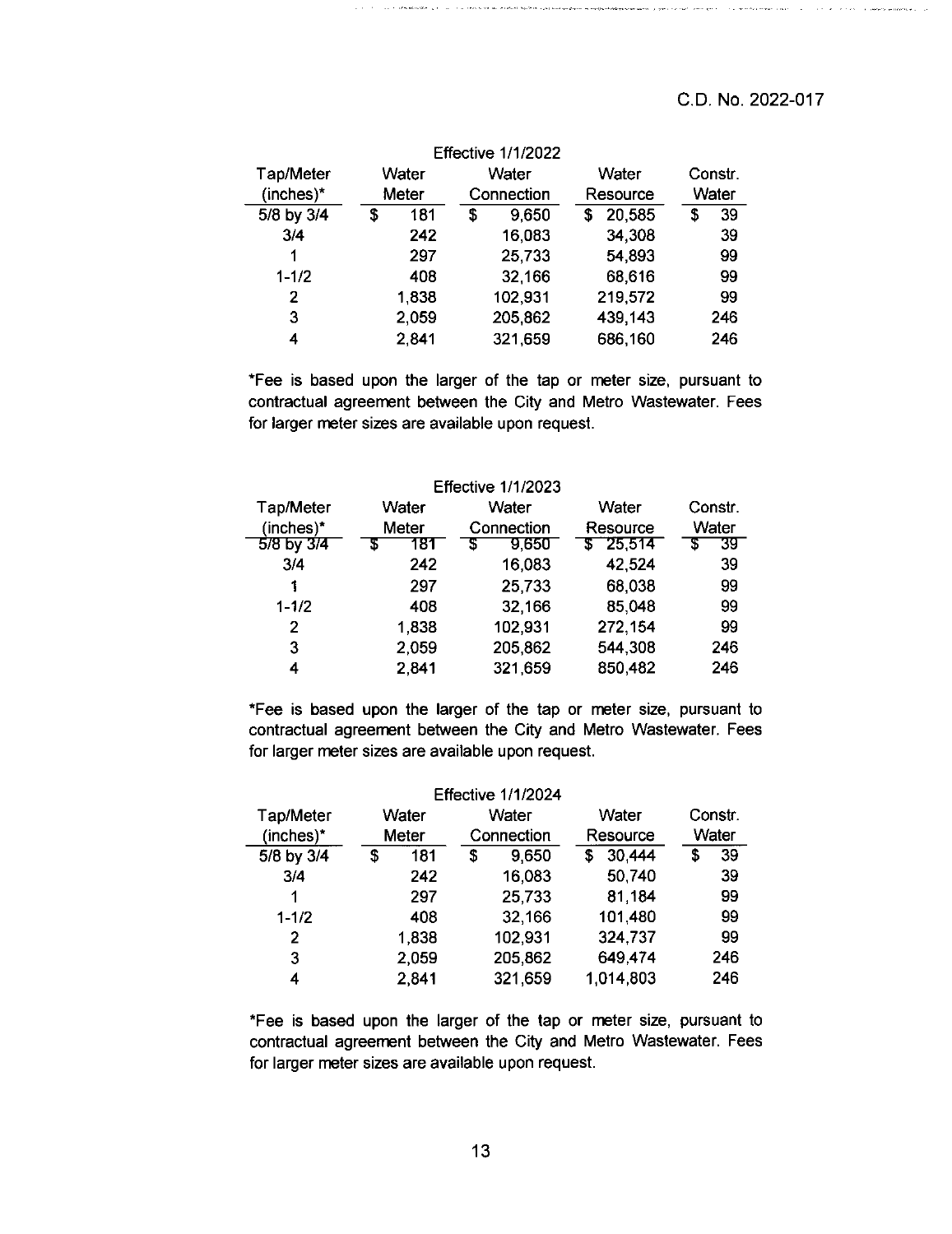$\alpha$  is a second .

D. Irrigation Connection - Potable Water. The irrigation meter shall be sized based upon the irrigation construction drawings approved by the City and as described in the City's Standards and Specifications, Section 809: Irrigation Systems. In no circumstance shall the demand on the downstream side of the meter be greater than the maximum continuous flow limitations of the approved irrigation meter.

| <b>Effective 1/1/2022</b> |       |       |   |            |             |  |  |  |
|---------------------------|-------|-------|---|------------|-------------|--|--|--|
| Tap/Meter                 | Water |       |   | Water      | Water       |  |  |  |
| (inches)                  | Meter |       |   | Connection | Resource    |  |  |  |
| 5/8 by 3/4                | S     | 181   | S | 9,650      | 20,585<br>S |  |  |  |
| 3/4                       |       | 242   |   | 16,083     | 34,308      |  |  |  |
| 1                         |       | 297   |   | 25,733     | 54,893      |  |  |  |
| $1 - 1/2$                 |       | 716   |   | 32,166     | 68,616      |  |  |  |
| 2                         |       | 786   |   | 102,931    | 219,572     |  |  |  |
| 3                         |       | 894   |   | 205,862    | 439,143     |  |  |  |
| 4                         |       | 1,131 |   | 321,659    | 686,160     |  |  |  |

| <b>Effective 1/1/2023</b> |   |       |   |            |          |         |  |
|---------------------------|---|-------|---|------------|----------|---------|--|
| <b>Tap/Meter</b>          |   | Water |   | Water      |          | Water   |  |
| (inches)                  |   | Meter |   | Connection | Resource |         |  |
| 5/8 by 3/4                | S | 181   | S | 9,650      | S        | 25,514  |  |
| 3/4                       |   | 242   |   | 16,083     |          | 42,524  |  |
| 1                         |   | 297   |   | 25,733     |          | 68,038  |  |
| $1 - 1/2$                 |   | 716   |   | 32,166     |          | 85,048  |  |
| 2                         |   | 786   |   | 102,931    |          | 272,154 |  |
| 3                         |   | 894   |   | 205,862    |          | 544,308 |  |
| 4                         |   | 1.131 |   | 321,659    |          | 850,482 |  |

| <b>Effective 1/1/2024</b> |                   |       |            |   |          |   |           |  |
|---------------------------|-------------------|-------|------------|---|----------|---|-----------|--|
| Tap/Meter                 |                   | Water |            |   | Water    |   | Water     |  |
|                           | (inches)<br>Meter |       | Connection |   | Resource |   |           |  |
|                           | 5/8 by 3/4        | S     | 181        | S | 9,650    | S | 30,444    |  |
|                           | 3/4               |       | 242        |   | 16,083   |   | 50,740    |  |
|                           | 1                 |       | 297        |   | 25,733   |   | 81,184    |  |
| ۳                         | $1 - 1/2$         |       | 716        |   | 32,166   |   | 101,480   |  |
|                           | 2                 |       | 786        |   | 102,931  |   | 324 737   |  |
|                           | 3                 |       | 894        |   | 205,862  |   | 649,474   |  |
|                           | 4                 |       | 1,131      |   | 321,659  |   | 1,014,803 |  |
|                           |                   |       |            |   |          |   |           |  |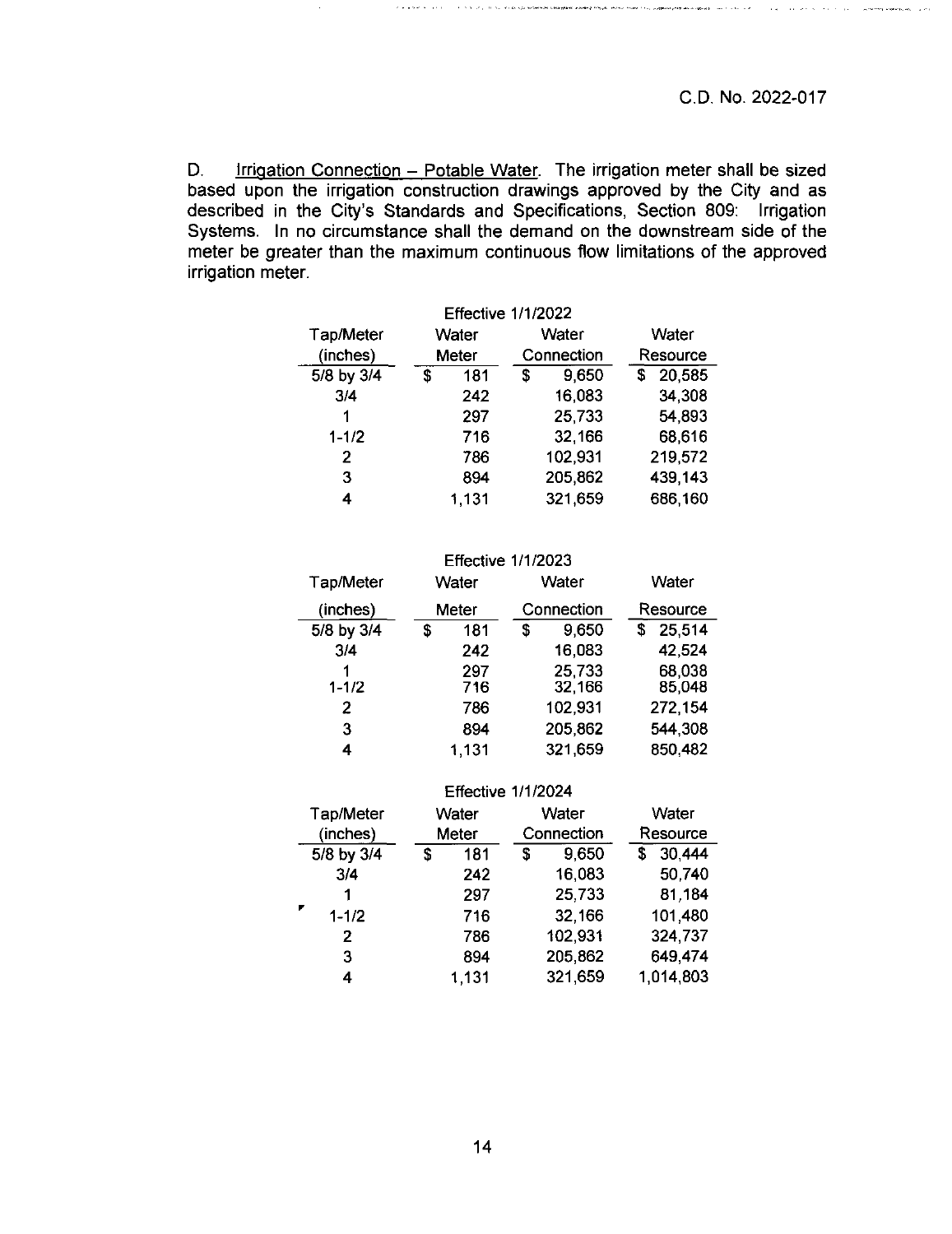E. Irrigation Connection - Non Potable Water. Fees available upon request and will be based on cost to install service.

#### 6.3 Water Connection fees for redeveloped property.

When a lot, tract or subdivided or unplatted real property (hereafter, "Property") currently served by water connections, is to be redeveloped for any purpose which requires enlargement, relocation or replacement of the existing connections, connection fees will be as follows;

When redevelopment of any type occurs on Property that is, at the time of Development to be served by the City's Utility System (hereafter "Utility System" which shall mean for purposes of this Section, connections to the City's Sewer system and/or Water system, as said systems are defined in Section 74-87 of the Code) connection fees shall be imposed as follows:.

Connection fees for redevelopment will be calculated based upon the difference between the size of any pre-existing connections to the Utility System for a particular type of use and the applicable fees for the size of any new connections. Consequently, the value of any pre-existing connection may be used as a credit for payment of the new connection fee to serve any Property associated with redevelopment.

The difference between connection charges shall be calculated using the fees established in the City Rate Ordinance in effect at the time payment for the redevelopment is paid to the City. The City will not refund money for connection fees paid and will not allow a credit for a future connection fees to be paid, except as specifically stated in a development or redevelopment agreement.

- 6.4 Decreased Connection or Connections. The City will not refund any money or allow a future credit for a connection decreased in size or for connections decreased in total number when the property currently served by such connections is redeveloped.
- 6.5 Inactive Connection. Upon reactivation, an inactive connection shall be considered a new connection and connection fees in effect shall apply for the Water Connection, Water Resource, Water Meter, Construction Water, and Big Dry Basin fees. The City will not refund any money or allow a future credit.
- **6.6** Eastlake Customer Service Charge. In addition to charges paid for water consumption, each individual customer within the Eastlake Service Area (as defined in Exhibit A of that certain intergovernmental agreement ("IGA") between the Eastlake Water and Sanitation District and the City of Thornton, dated April 27, 2004) that has elected to pay the Connection Cost for connection to the City's water system in installments, pursuant to the IGA, shall pay an additional monthly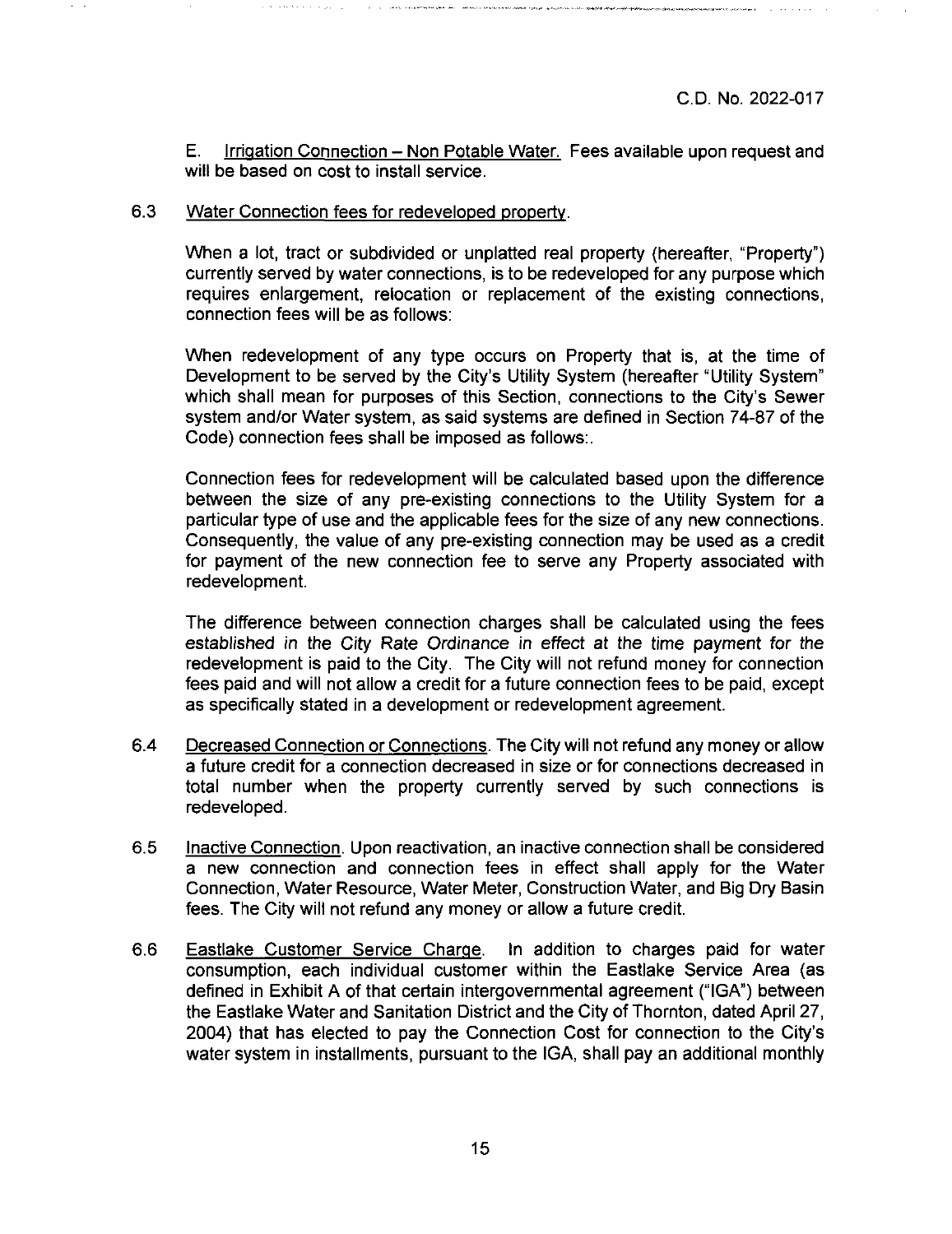charge of \$49.78 until such time as the entire balance of such customer's individual total Connection Cost of \$7,543 has been paid in full.

#### Section 7. Adjustments by City Manager.

The City Manager shall have the authority to determine that the public interest is best served by:

- 7.1 Rate Classification Determination. Making determinations regarding the placement of customers within the most appropriate rate classification (domestic, commercial, irrigation or industrial) in keeping with the intent of this Ordinance.
- 7.2 Adjustment to AWC or Monthly Outdoor Allowance. Adjusting the AWC or Monthly Outdoor Allowance for specific accounts where the prescribed calculations provide amounts that are significantly different than the customer's actual and reasonable usage.
- 7.3 Adjustment to Water Quantity Charge. Adjusting the water quantity charge to a Tier 2 rate due to a specific non-recurring failure of a customer's water line or other loss where the evidence indicates the loss was neither intentional nor due to negligence and corrected within a reasonable period of time.
- 7.4 Waiver of Charges. Waiving charges contained in Section 3 when deemed appropriate.

# Section 8. Adjustment for Drought Declaration.

City Council shall be required to review and change as necessary all rates and Monthly Outdoor Allowances at such time that the City Council or City Manager revises the declared drought stage.

#### Section 9. Thornton Water Assistance Program.

The Thornton Water Assistance Program (Program) is intended to provide short-term assistance to Thornton Water Utility customers meeting qualifying criteria during difficult economic times. The Program is not intended to be permanent nor supersede any other programs or payment arrangements for customers currently offered to Thornton utility customers.

9.1 Qualification Criteria. To qualify for this Program, the Customer must provide evidence that the Customer's household income does not exceed 185% of the Federal Household Poverty Level OR provide evidence that the Customer qualifies for any other assistance program for which the criteria is equal to or more restrictive than 185% of the Federal Household Poverty Level for the year in which the Customer seeks assistance. Examples of such other programs include: Low Income Energy Assistance Program and Temporary Assistance for Needy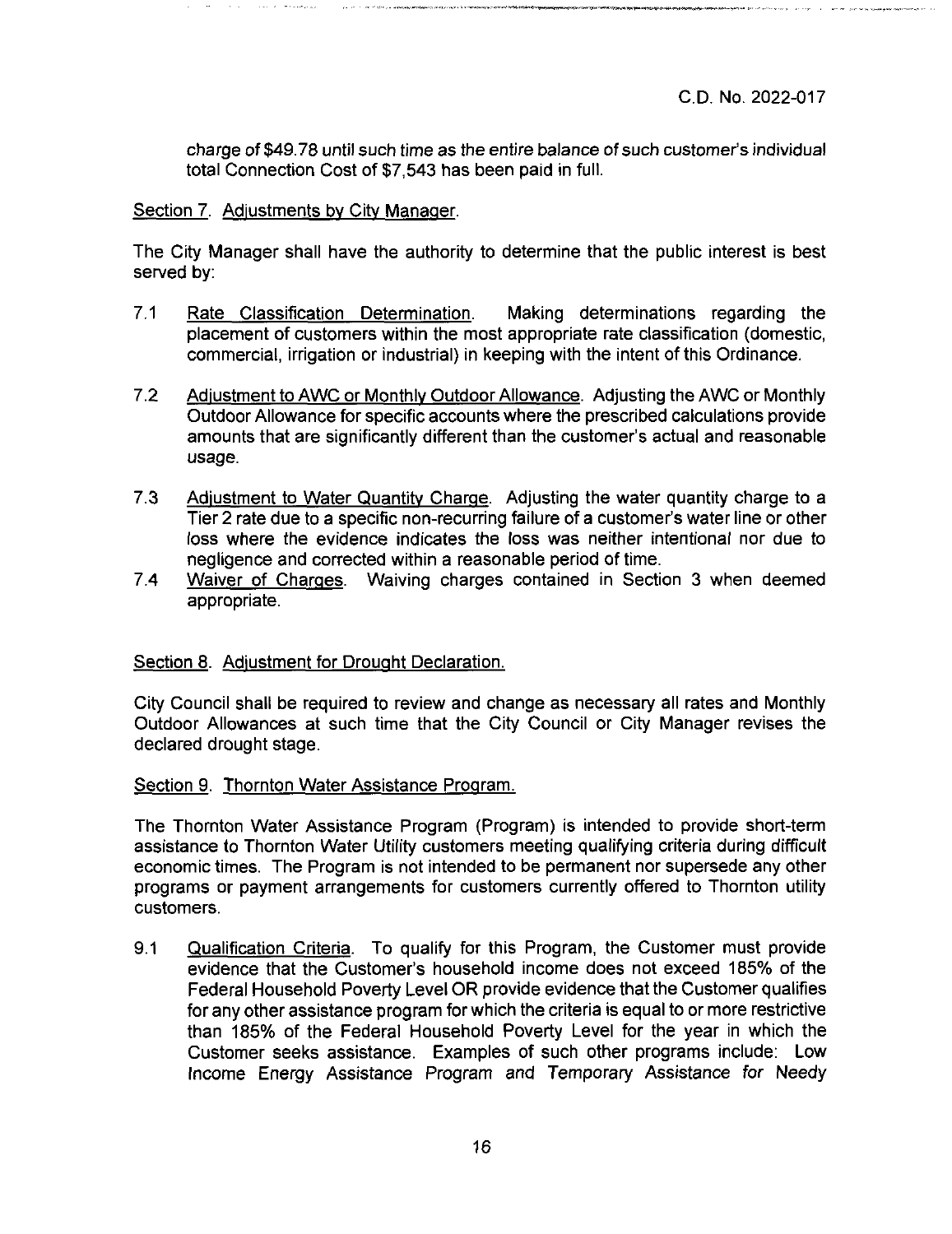Families. The City may utilize a third-party entity to determine qualification of applicants. The customer will need to reapply each year to receive assistance.

- 9.2 Program Funding. Funding is established by City Council through the annual budget appropriation process.
- 9.3 Assistance. Qualifying Customers will be eligible for a one-time credit against their water utility bill, or in the case where the customer resides in a multifamily master meter community, a one-time payment made payable to the property management company or leasing agent.
- 9.4 Ineligible Customers. Thornton Water utility customers who have been assessed a fee for tampering associated with their water meter within the last three years are not eligible for this Program. Customers who provide false information or tamper with the meter shall be removed from the Program.
- 9.5 Other. Customers receiving assistance under this Program will still be subject to all provisions of this Ordinance including late fees and service disconnection fees and policies.

### Section 10. Severability of Invalid Provision.

If any portion of this Ordinance is held to be unconstitutional or invalid for any reason, such decision shall not affect the constitutionality or validity of the remaining portions of this Ordinance. City Council hereby declares that it would have passed this Ordinance and each part hereof irrespective of the fact that any one part be declared unconstitutional or invalid.

#### Section 11. Saving Clause.

The repeal or amendment of any provision of the Code by this Ordinance shall not release, extinguish, alter, modify, or change in whole or in part any penalty, forfeiture, or liability, either civil or criminal, which shall have been incurred under such provision, and each provision shall be treated and held as still remaining in force for the purpose of sustaining any and all proper actions, suits, proceedings, and prosecutions for the enforcement of the penalty, forfeiture, or liability, as well as for the purpose of sustaining any judgment, decree, or order which can or may be rendered, entered, or made in such actions, suits, proceedings, or prosecutions.

#### Section 12. Effective Date.

This Ordinance shall take effect upon second reading. Any developer of a multifamily residential project where Special Merit Designation was approved by the City Council on or before October 17, 2002 shall be allowed to pay the 2002 City water development fees set forth in Ordinance 2698 for that project until the Special Merit Designation expires, except for the Water Meter fees set forth above.